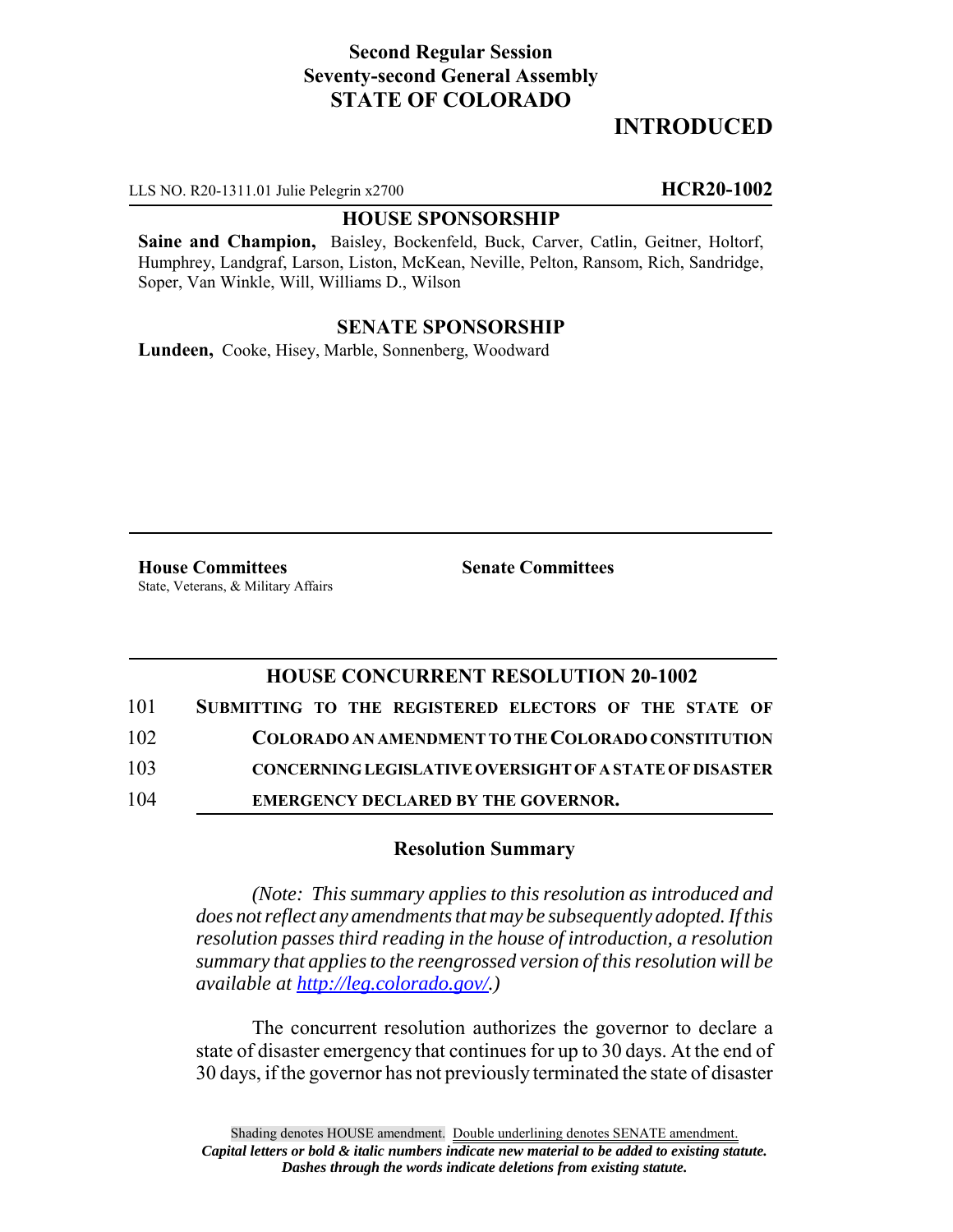emergency, it automatically terminates unless extended by the general assembly. To extend a state of disaster emergency, the general assembly, prior to the date of automatic termination, must adopt a joint resolution passed by a two-thirds majority of each house. The joint resolution must specify the length of time for which the state of disaster emergency is extended and does not require approval by the governor. If the general assembly has not extended the state of disaster emergency before the date of termination and is not in session as of the date of termination, the governor may call the general assembly into special session to extend the state of disaster emergency. The governor may terminate the state of disaster emergency before the date to which it is extended, and the general assembly may adopt subsequent joint resolutions to further extend the state of disaster emergency if not previously terminated by the governor.

1 *Be It Resolved by the House of Representatives of the* 2 *Seventy-second General Assembly of the State of Colorado, the Senate* 3 *concurring herein:*

 **SECTION 1.** At the election held on November 3, 2020, the secretary of state shall submit to the registered electors of the state the ballot title set forth in section 2 for the following amendment to the state constitution:

8 In the constitution of the state of Colorado, **add** section 24 to 9 article IV as follows:

 **Section 24. Governor's emergency powers.** (1) IF THE GOVERNOR DETERMINES THAT A DISASTER, AS DEFINED BY LAW, OR AN EMERGENCY EPIDEMIC, AS DEFINED BY LAW, HAS OCCURRED OR IS 13 IMMINENT, THE GOVERNOR MAY ISSUE A WRITTEN EXECUTIVE ORDER, AS PROVIDED BY LAW, DECLARING A DISASTER EMERGENCY, WHICH MAY EXTEND TO ALL OR A PORTION OF THE STATE. THE STATE OF DISASTER EMERGENCY MAY CONTINUE UNTIL TERMINATED BY THE GOVERNOR AS PROVIDED BY LAW, BUT NOT LONGER THAN THIRTY CONSECUTIVE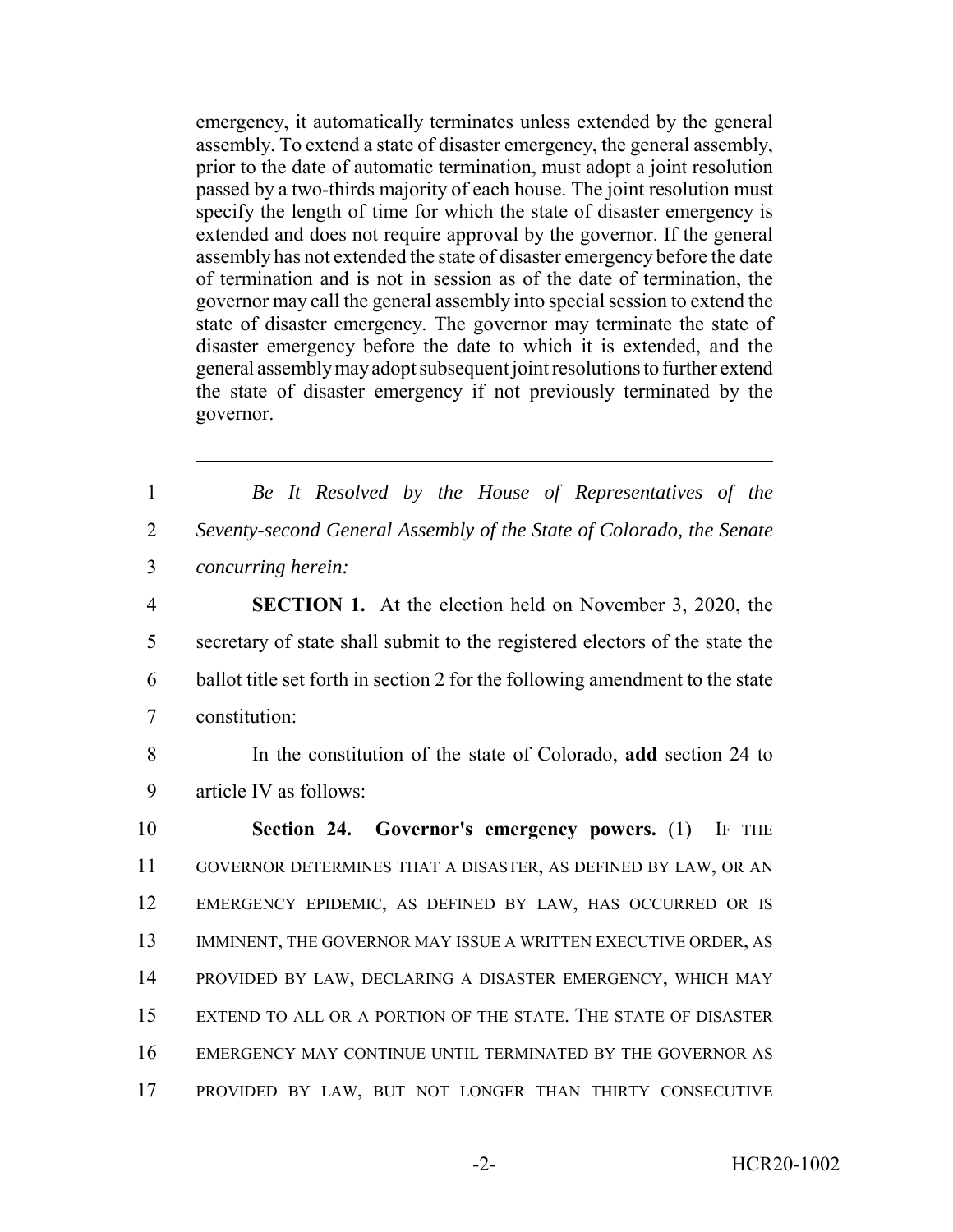CALENDAR DAYS.AT THE END OF THIRTY CONSECUTIVE CALENDAR DAYS, IF NOT PREVIOUSLY TERMINATED BY THE GOVERNOR, THE STATE OF DISASTER EMERGENCY AUTOMATICALLY TERMINATES UNLESS EXTENDED BY THE GENERAL ASSEMBLY ACTING BY JOINT RESOLUTION AS PROVIDED IN SUBSECTION (2) OF THIS SECTION. IF THE STATE OF DISASTER EMERGENCY AUTOMATICALLY TERMINATES, THE GOVERNOR SHALL ISSUE AN EXECUTIVE ORDER AS PROVIDED BY LAW ENDING THE STATE OF DISASTER EMERGENCY AND SHALL NOT DECLARE A SUBSEQUENT DISASTER EMERGENCY BASED ON THE FACTUAL CIRCUMSTANCES UNDERLYING THE ORIGINAL DECLARATION.

 (2) WITHIN THIRTY CONSECUTIVE CALENDAR DAYS AFTER THE GOVERNOR DECLARES A STATE OF DISASTER EMERGENCY PURSUANT TO 13 SUBSECTION (1) OF THIS SECTION, THE GENERAL ASSEMBLY MAY EXTEND THE STATE OF DISASTER EMERGENCY BY ADOPTING A JOINT RESOLUTION, APPROVED BY AT LEAST TWO-THIRDS OF THE MEMBERS ELECTED TO EACH HOUSE, TO EXTEND THE STATE OF DISASTER EMERGENCY FOR A PERIOD OF TIME SPECIFIED IN THE JOINT RESOLUTION. A JOINT RESOLUTION TO EXTEND A STATE OF DISASTER EMERGENCY ADOPTED PURSUANT TO THIS 19 SUBSECTION (2) IS NOT SUBJECT TO THE PRESENTMENT REQUIREMENTS SPECIFIED IN SECTION 39 OF ARTICLE V OF THIS CONSTITUTION. IF THE GENERAL ASSEMBLY HAS NOT ACTED TO EXTEND THE STATE OF DISASTER EMERGENCY DURING THE THIRTY CONSECUTIVE CALENDAR DAYS FOLLOWING THE GOVERNOR'S DECLARATION AND IS NOT MEETING IN REGULAR SESSION AT THE CONCLUSION OF SAID THIRTY CONSECUTIVE CALENDAR DAYS, THE GOVERNOR MAY CONVENE THE GENERAL ASSEMBLY AS PROVIDED IN SECTION 9 OF THIS ARTICLE IV TO DETERMINE WHETHER TO EXTEND OR TERMINATE THE STATE OF DISASTER EMERGENCY. THE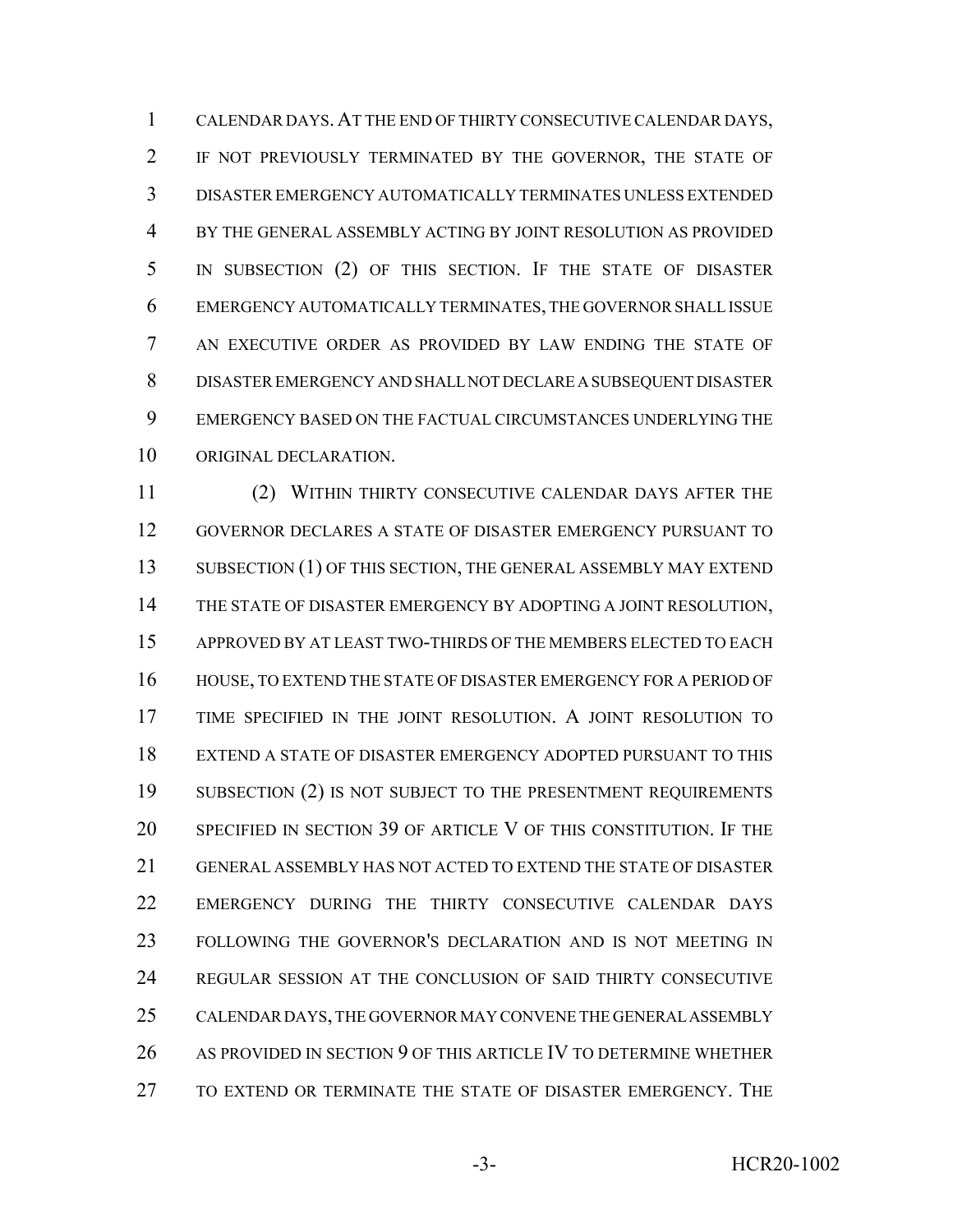GOVERNOR MAY SPECIFY OTHER BUSINESS IN THE PROCLAMATION THAT CONVENES THE SPECIAL LEGISLATIVE SESSION THAT THE GENERAL ASSEMBLY MAY ADDRESS DURING THE SPECIAL LEGISLATIVE SESSION.

 (3) A STATE OF DISASTER EMERGENCY THAT IS EXTENDED BY JOINT RESOLUTION AS PROVIDED IN SUBSECTION (2) OF THIS SECTION TERMINATES AS PROVIDED BY LAW ON THE DATE SPECIFIED IN THE JOINT RESOLUTION UNLESS:

8 (a) THE GOVERNOR ISSUES A WRITTEN EXECUTIVE ORDER, AS PROVIDED BY LAW, TO TERMINATE THE STATE OF DISASTER EMERGENCY DURING THE PERIOD FOR WHICH THE DECLARATION WAS EXTENDED 11 PURSUANT TO SUBSECTION (2) OF THIS SECTION; OR

 (b) THE GENERAL ASSEMBLY, ACTING IN A REGULAR OR SPECIAL LEGISLATIVE SESSION ON OR BEFORE THE DATE OF TERMINATION, FURTHER EXTENDS THE STATE OF DISASTER EMERGENCY BY ADOPTING A JOINT RESOLUTION, APPROVED BY AT LEAST TWO-THIRDS OF THE MEMBERS ELECTED TO EACH HOUSE, TO EXTEND THE STATE OF DISASTER EMERGENCY FOR A PERIOD OF TIME SPECIFIED IN THE JOINT RESOLUTION. THE GENERAL ASSEMBLY MAY ADOPT SUBSEQUENT JOINT RESOLUTIONS AS PROVIDED IN THIS SUBSECTION (3)(b) TO EXTEND THE STATE OF DISASTER EMERGENCY SO LONG AS THE GENERAL ASSEMBLY DEEMS THE EXTENSION 21 TO BE NECESSARY.

 **SECTION 2.** Each elector voting at the election may cast a vote either "Yes/For" or "No/Against" on the following ballot title: "Shall there be an amendment to the Colorado constitution concerning legislative oversight of a state of disaster emergency declared by the governor?"

**SECTION 3.** Except as otherwise provided in section 1-40-123,